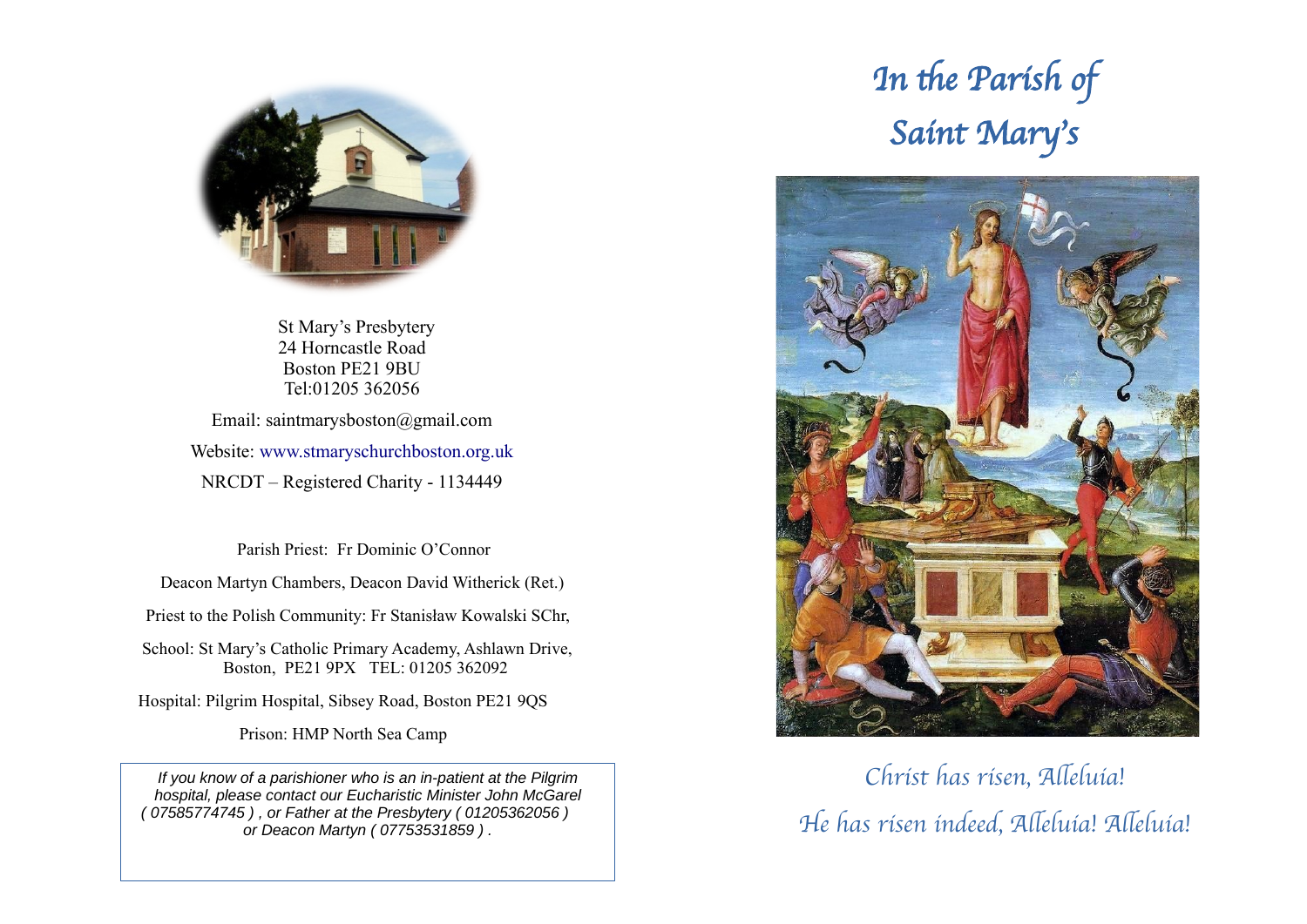| <b>Liturgical calendar</b> |      |                                                                                 |                                                     |                                        |                                                           |
|----------------------------|------|---------------------------------------------------------------------------------|-----------------------------------------------------|----------------------------------------|-----------------------------------------------------------|
| Day                        | Date | <b>Time</b>                                                                     |                                                     | Liturgical<br>Calendar                 | <b>Mass Intention</b>                                     |
| <b>Saturday</b>            | 16   |                                                                                 |                                                     | Easter Vigil                           |                                                           |
| Sunday                     | 17   | 6.00am<br>8.00am<br>9.30am<br>11.30am<br>1.00 <sub>pm</sub><br>3.00pm<br>5.30pm | Pol<br>Lith<br>Eng<br>Pol<br>Pol<br>Syro-M<br>Latin | <b>Easter Sunday</b>                   | For the people<br>Sick and<br>Housebound of<br>the Parish |
| Monday                     | 18   | 10.30am<br>Noon                                                                 | Eng<br>Pol                                          | <b>Easter Monday</b>                   | Jacob Matthew<br>RIP                                      |
| <b>Tuesday</b>             | 19   | 9.30am                                                                          | Eng                                                 | <b>Easter Tuesday</b>                  | Colin Clare RIP                                           |
| Wednesday                  | 20   | 10.00am<br>7.30 <sub>pm</sub>                                                   | Eng<br>Pol                                          | <b>Easter</b><br>Wednesday             |                                                           |
| <b>Thursday</b>            | 21   | 7.00pm                                                                          | Eng                                                 | <b>Easter Thursday</b>                 |                                                           |
| Friday                     | 22   | 9.30am<br>5.30pm<br>8.00pm                                                      | Eng<br>Sy-Mal<br>Pol                                | <b>Easter Friday</b>                   | James, Mary $+$<br>Patrick RIP                            |
| <b>Saturday</b>            | 23   | No Mass<br>4.00 <sub>pm</sub>                                                   | Eng<br>Eng                                          | <b>Easter Saturday</b><br><b>Vigil</b> | For the People                                            |
| <b>Sunday</b>              | 24   | 9.30am<br>11.30am<br>1.00 <sub>pm</sub>                                         | Eng<br>Pol<br>Pol                                   | <b>Divine Mercy</b><br>Sunday          | Theodoric Antao<br>RIP                                    |

#### **DIVINE MERCY SERVICE SUNDAY 24TH APRIL 3.00PM (CONFESSIONS FROM 2.10PM)**

**Divine Mercy: Wednesday 2.00pm**

**Adoration/Holy Hour:**

**Confessions: Saturday** 3.15-4.00pm **Sunday** 8.55-9.20am

## Parish Information

#### **DIVINE MERCY NOVENA INDULGENCE**

Briefly, here are the other main differences between the "special graces" promised by Jesus for Divine Mercy Sunday, and the plenary indulgence offered by the Church for special devotions to the Divine Mercy on Mercy Sunday:

1) To receive special graces that our Lord promised for Divine Mercy Sunday, the only condition is to receive Holy Communion worthily on Divine Mercy Sunday (or the Vigil celebration) by making a good [Confession beforehand](https://www.thedivinemercy.org/celebrate/greatgrace/faqanswers10) and staying in the state of grace and trusting in His Divine Mercy. Any plenary indulgence granted by the Church, on the other hand, involves the fulfilment of a number of conditions, including prayer for the Holy Father's intentions, Confession and Holy Eucharist, and the carrying out of the special indulgenced work (in this case: participating in public devotions to the Divine Mercy on Divine Mercy Sunday itself).

2) The special graces promised by our Lord for Divine Mercy Sunday can be received by a soul in a state of grace, but with imperfect love for God, and imperfect contrition for sin-as long as the soul merely trusts in the mercy of God, and clings to Him because of His promised benefits. A plenary indulgence, however, can only be obtained through the performance of an indulgenced work as an expression of pure love for God. If the intentions of one's indulgenced work are not pure (say, the work is done in part out of fear of hell or purgatory, and loathing for oneself - or the desire to impress one's friends and relatives! - rather than purely out of love for God) then the indulgence obtained will be only partial, not plenary.

3) The special graces that our Lord promised for Mercy Sunday can only be received for oneself, through the devout reception of Holy Communion on Mercy Sunday (as stated in #1 above). A plenary indulgence, however, can be offered for oneself, or for souls suffering in purgatory.

4) The most special grace promised by our Lord for Mercy Sunday is nothing less than the equivalent of a complete renewal of baptismal grace in the soul: "complete forgiveness (remission) of sins and punishment." Such a measure of grace can only be received otherwise through baptism itself, or through making a sacramental confession as an act of perfect contrition for sin, out of pure love for God.

#### SUMMARY OF CONDITIONS

.

1)Be to the best of ones knowledge in a state of grace 2)Make a confession within two weeks either side. Our Lord did ask that we also go to confession on the day itself.

3)Receive Holy Communion worthily on the day.

4)Make some devotional act to Divine Mercy.

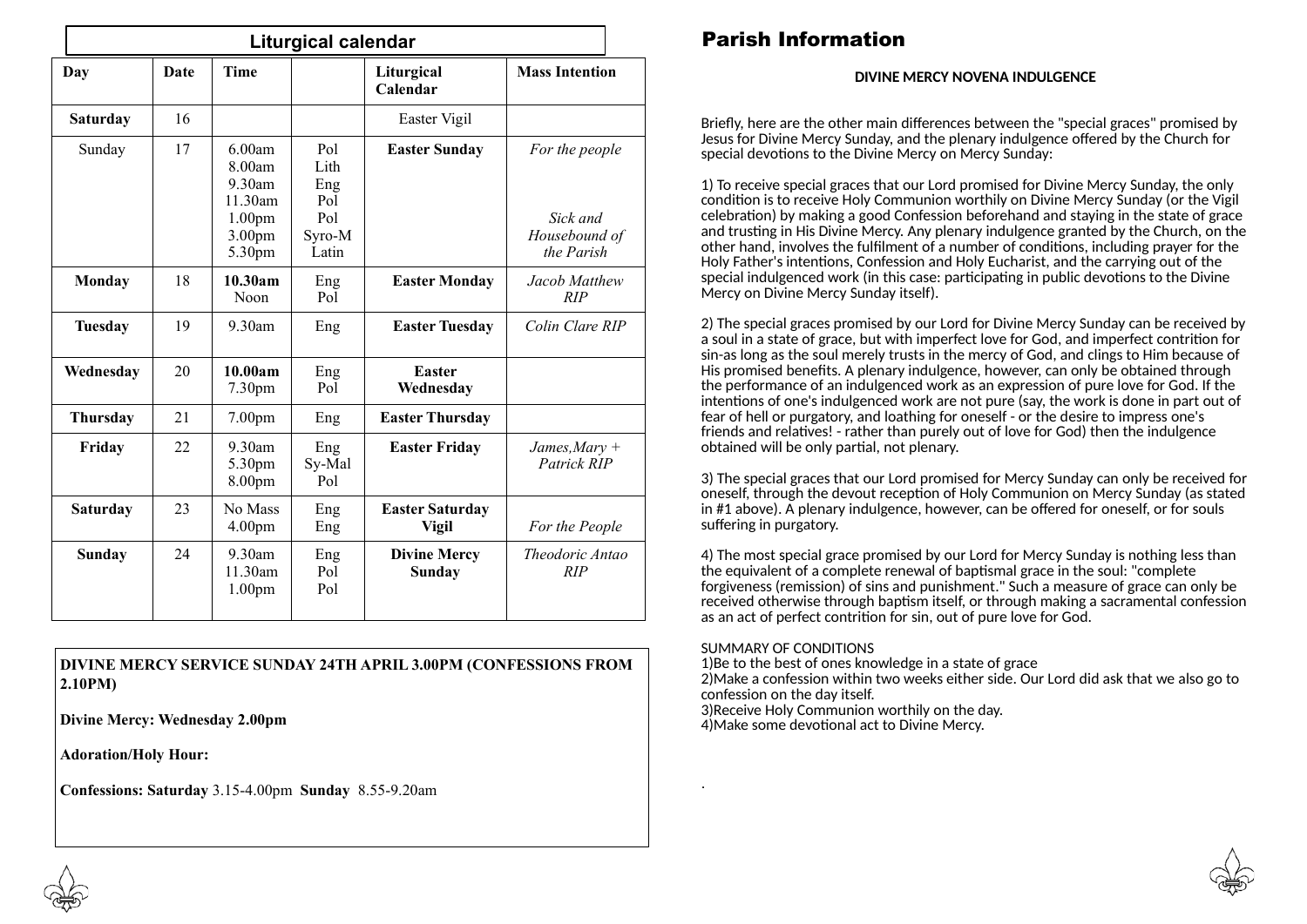#### **Announcements:**

Blessed News! Pauline Jaricot, the founder of the Association of the Propagation of the Faith [APF} is to be beatified in Lyons on 22nd May 2022. Find out about this remarkable lay woman in the spring edition of Missio's 'Mission Today' magazine [available in the Lady chapel at the back of church] or visit [missio.org.uk/pauline](http://missio.org.uk/pauline).

#### **Website: Is being updated to include easy to access bulletin as well as posts by Father**

A parishioner is now the lead dementia practitioner at the Pilgrim hospital, and we are blessed that he has offered his expertise to help any parishioner who may be an inpatient and who has been diagnosed with dementia. His offer of charity also extends to advising and helping the family of the inpatient. In the first instance should these criteria apply , please contact Hospital Chaplain Deacon Martyn.

#### **Times for Confession** If you would like confession outside of the confessional, please make an appointment with Father.

Bookings are now open for the Nottingham Diocesan Lourdes Pilgrimage – under the leadership of Bishop Patrick, from Monday  $4<sup>th</sup>$  until Friday  $8<sup>th</sup>$  July. Full details are on the Tangney Tours website: or for more details contact Father Simon Gillespie ( [simon.gillespie@dioceseofnottingham.uk\)](mailto:simon.gillespie@dioceseofnottingham.uk)

EU Settlement Scheme: If anyone would like help with applying for this scheme please contact: EUSS team on 0800 448 0734

Wishing you and your families all the joys of Easter and the Risen Lord. May god bless you during this sacred time, Father Dominic.

**Dates for Your Diary!** Sunday 24<sup>th</sup> April 3.00pm Divine Mercy Sunday

**Wednesday 27th April 1.30pm Saint Mary's Church Hall**: Coffee/Cake afternoon on the anniversary of the abortion act to raise funds for life. Bring a Cake – Buy a Cake Raffle All Welcome PLEASE TRY AND SUPPORT THIS EVENT AS WE ALSO TRY TO BRING THE PARISH TOGETHER ONCE MORE IN SOCAIL EVENTS AND THE CAUSE IS SO IMPORTANT.

Tuesday 10<sup>th</sup> May Women's Guild Meeting 1.30pm in Church Hall. Please bring a crafty activity

**Second Collection** 8<sup>th</sup> May Clergy Formation 29<sup>th</sup> May World Communication

## **Spiritual Thought for the Week…**



As the Father handed over his only begotten Son to a most painful and degrading death for our sake, has he not by this very act given us the confidence that he also wants to give all things to us and that nothing can now separate us from his Son and therefore, also from Him, the Father. Therefore, there is nothing that he will not do for us now. All we need is a simple act of faith to look on the one who was pierced for our sins and by us put to death, but who did it all so that we might be once again restored to the original innocence that had been lost to us.

#### **OF YOUR CHARITY PLEASE PRAY FOR**

The sick and housebound and for those who need your prayers, Alan Potter, Liam Lane, Valerie Bianco, Graham Parkinson, Barbara Goemans, Margaret Allday, Sadie Wheate, Jenny Hunter and particularly Jack Newell who is in hospital.